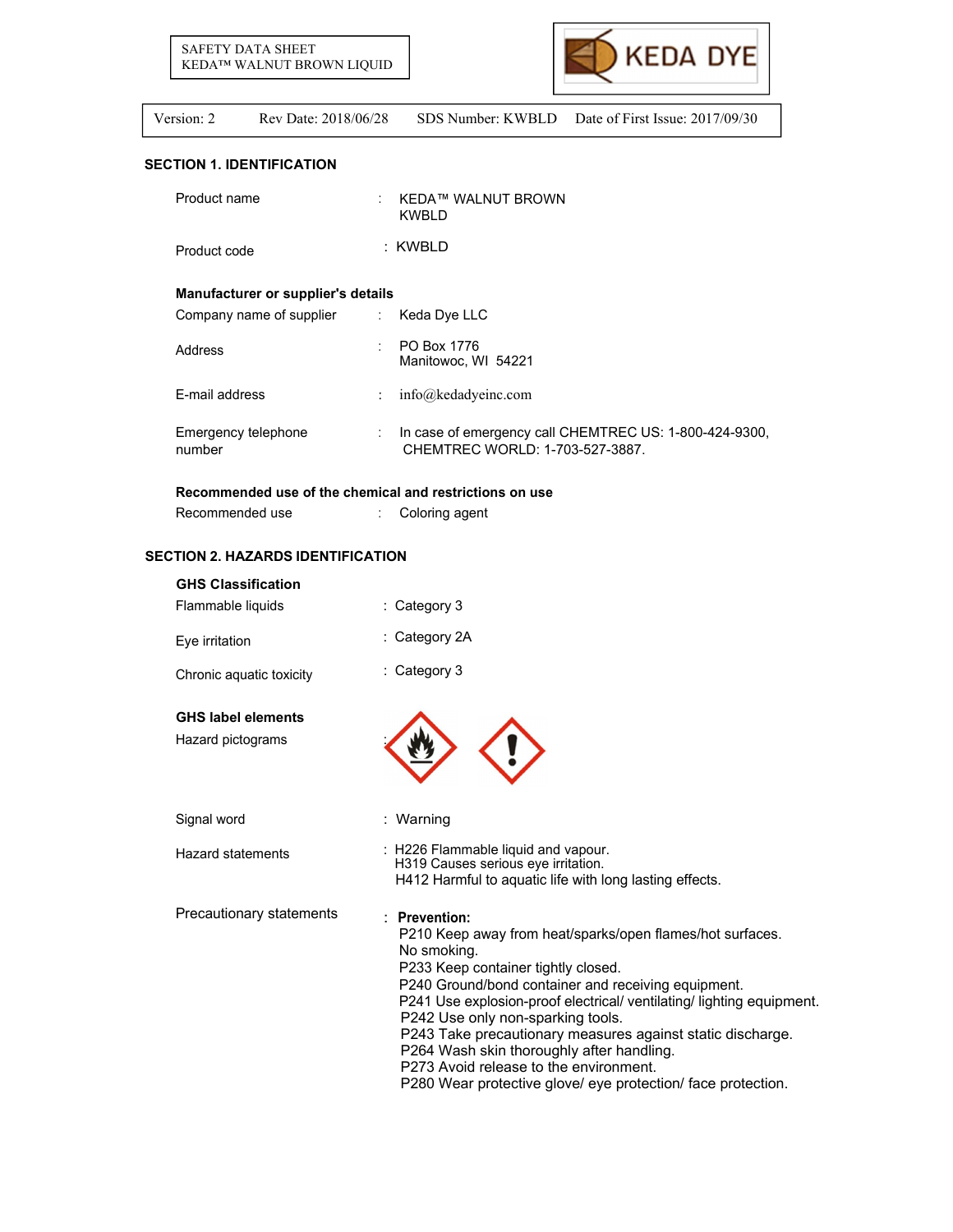

| Rev Date: 2018/06/28<br>Version: 2 |  | SDS Number: KWBLD Date of First Issue: 2017/09/30 |
|------------------------------------|--|---------------------------------------------------|
|------------------------------------|--|---------------------------------------------------|

# Precautionary statements

#### **Response:**

P303 + P361 + P353 IF ON SKIN (or hair): Take off immediately all contaminated clothing. Rinse skin with water/shower. P305 + P351 + P338 IF IN EYES: Rinse cautiously with water for several minutes. Remove contact lenses, if present and easy to do. Continue rinsing.

P337 + P313 If eye irritation persists: Get medical advice/ attention.

P370 + P378 In case of fire: Use dry sand, dry chemical or alcohol-resistant foam to extinguish.

# **Storage:**

P403 + P235 Store in a well-ventilated place. Keep cool. **Disposal:** 

P501 Dispose of contents/ container to an approved waste disposal plant.

#### **Other hazards**

None known.

### **SECTION 3. COMPOSITION/INFORMATION ON INGREDIENTS**

Substance / Mixture : Mixture

#### **Hazardous components**

| Chemical name                                                | CAS-No.    | Concentration $(\%)$ |
|--------------------------------------------------------------|------------|----------------------|
| Ethoxy propanol - Propriety blend                            | 52125-53-8 | $\ge$ 50 - < 70      |
| sodium hydrogen $[2,4$ -dihydro-4- $[2-hydr$ oxy-            | 68479-95-8 | $\geq$ 20 - < 25     |
| 5nitrophenyl)azo]-5-methyl-2-phenyl-3H-pyrazol3-             |            |                      |
| $onato(2-)$ ][3-hydroxy-4-[(2-hydroxy-1-na - Propriety blend |            |                      |

# **SECTION 4. FIRST AID MEASURES**

| General advice                                                    | : Move out of dangerous area.<br>Show this safety data sheet to the doctor in attendance.<br>Do not leave the victim unattended.                                                              |
|-------------------------------------------------------------------|-----------------------------------------------------------------------------------------------------------------------------------------------------------------------------------------------|
| If inhaled                                                        | : If unconscious, place in recovery position and seek medical<br>advice.<br>If symptoms persist, call a physician.                                                                            |
| In case of skin contact                                           | : If on skin, rinse well with water.<br>If on clothes, remove clothes.                                                                                                                        |
| In case of eye contact                                            | : Immediately flush eye(s) with plenty of water.<br>Remove contact lenses.<br>Protect unharmed eye.<br>Keep eye wide open while rinsing.<br>If eye irritation persists, consult a specialist. |
| If swallowed                                                      | : Keep respiratory tract clear.<br>Do not give milk or alcoholic beverages.<br>Never give anything by mouth to an unconscious person.<br>If symptoms persist, call a physician.               |
| Most important symptoms<br>and effects, both acute and<br>delayed | : Causes serious eye irritation.                                                                                                                                                              |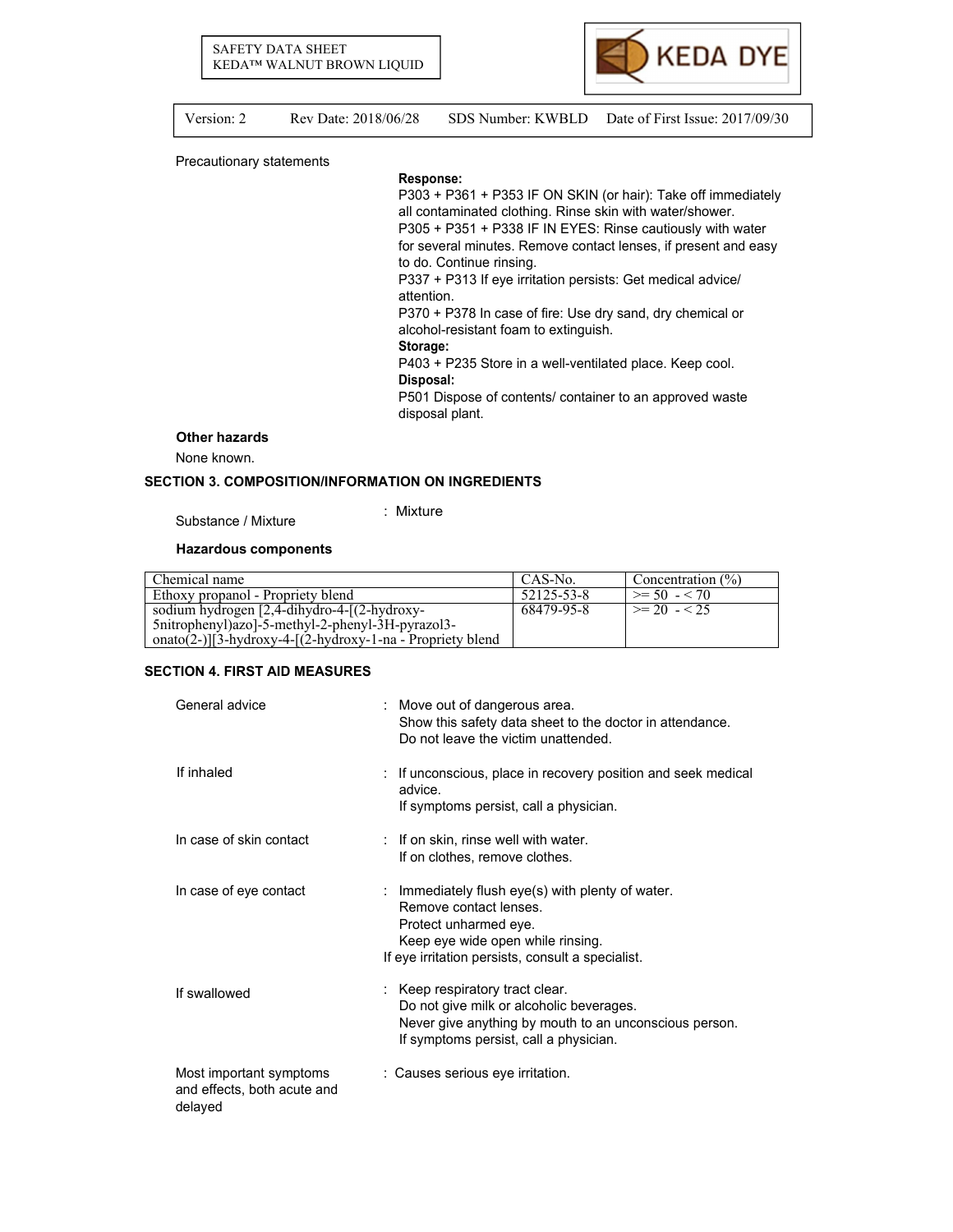

#### **SECTION 5. FIREFIGHTING MEASURES**

| Suitable extinguishing media                     | : Alcohol-resistant foam<br>Carbon dioxide (CO2)<br>Dry chemical                                                                                                                                                                                                                                                                                                                       |
|--------------------------------------------------|----------------------------------------------------------------------------------------------------------------------------------------------------------------------------------------------------------------------------------------------------------------------------------------------------------------------------------------------------------------------------------------|
| Unsuitable extinguishing<br>media                | High volume water jet                                                                                                                                                                                                                                                                                                                                                                  |
| Specific hazards during<br>firefighting          | $\therefore$ Do not allow run-off from fire fighting to enter drains or water<br>courses.                                                                                                                                                                                                                                                                                              |
| Further information                              | Collect contaminated fire extinguishing water separately. This<br>must not be discharged into drains.<br>Fire residues and contaminated fire extinguishing water must<br>be disposed of in accordance with local regulations.<br>For safety reasons in case of fire, cans should be stored<br>separately in closed containments.<br>Use a water spray to cool fully closed containers. |
| Special protective equipment<br>for firefighters | : Wear self-contained breathing apparatus for firefighting if<br>necessary.                                                                                                                                                                                                                                                                                                            |
|                                                  |                                                                                                                                                                                                                                                                                                                                                                                        |

# **SECTION 6. ACCIDENTAL RELEASE MEASURES**

| Personal precautions,<br>protective equipment and<br>emergency procedures | : Use personal protective equipment.<br>Remove all sources of ignition.<br>Evacuate personnel to safe areas.<br>Beware of vapours accumulating to form explosive<br>concentrations. Vapours can accumulate in low areas.                   |
|---------------------------------------------------------------------------|--------------------------------------------------------------------------------------------------------------------------------------------------------------------------------------------------------------------------------------------|
| Environmental precautions                                                 | : Prevent product from entering drains.<br>Prevent further leakage or spillage if safe to do so.<br>If the product contaminates rivers and lakes or drains inform<br>respective authorities.                                               |
| Methods and materials for<br>containment and cleaning up                  | : Contain spillage, and then collect with non-combustible<br>absorbent material, (e.g. sand, earth, diatomaceous earth,<br>vermiculite) and place in container for disposal according to<br>local / national regulations (see section 13). |

# **SECTION 7. HANDLING AND STORAGE**

| Advice on protection against<br>fire and explosion<br>Advice on safe handling | : Do not spray on a naked flame or any incandescent material.<br>Take necessary action to avoid static electricity discharge<br>(which might cause ignition of organic vapours). Keep away<br>from open flames, hot surfaces and sources of ignition.<br>$\pm$ Avoid formation of aerosol.<br>Do not breathe vapours/dust.<br>Avoid contact with skin and eyes.<br>For personal protection see section 8.<br>Smoking, eating and drinking should be prohibited in the<br>application area.<br>Take precautionary measures against static discharges.<br>Provide sufficient air exchange and/or exhaust in work rooms.<br>Open drum carefully as content may be under pressure.<br>Dispose of rinse water in accordance with local and national |
|-------------------------------------------------------------------------------|------------------------------------------------------------------------------------------------------------------------------------------------------------------------------------------------------------------------------------------------------------------------------------------------------------------------------------------------------------------------------------------------------------------------------------------------------------------------------------------------------------------------------------------------------------------------------------------------------------------------------------------------------------------------------------------------------------------------------------------------|
| Conditions for safe storage                                                   | regulations.<br>$\therefore$ No smoking.<br>Keep container tightly closed in a dry and well-ventilated<br>place.                                                                                                                                                                                                                                                                                                                                                                                                                                                                                                                                                                                                                               |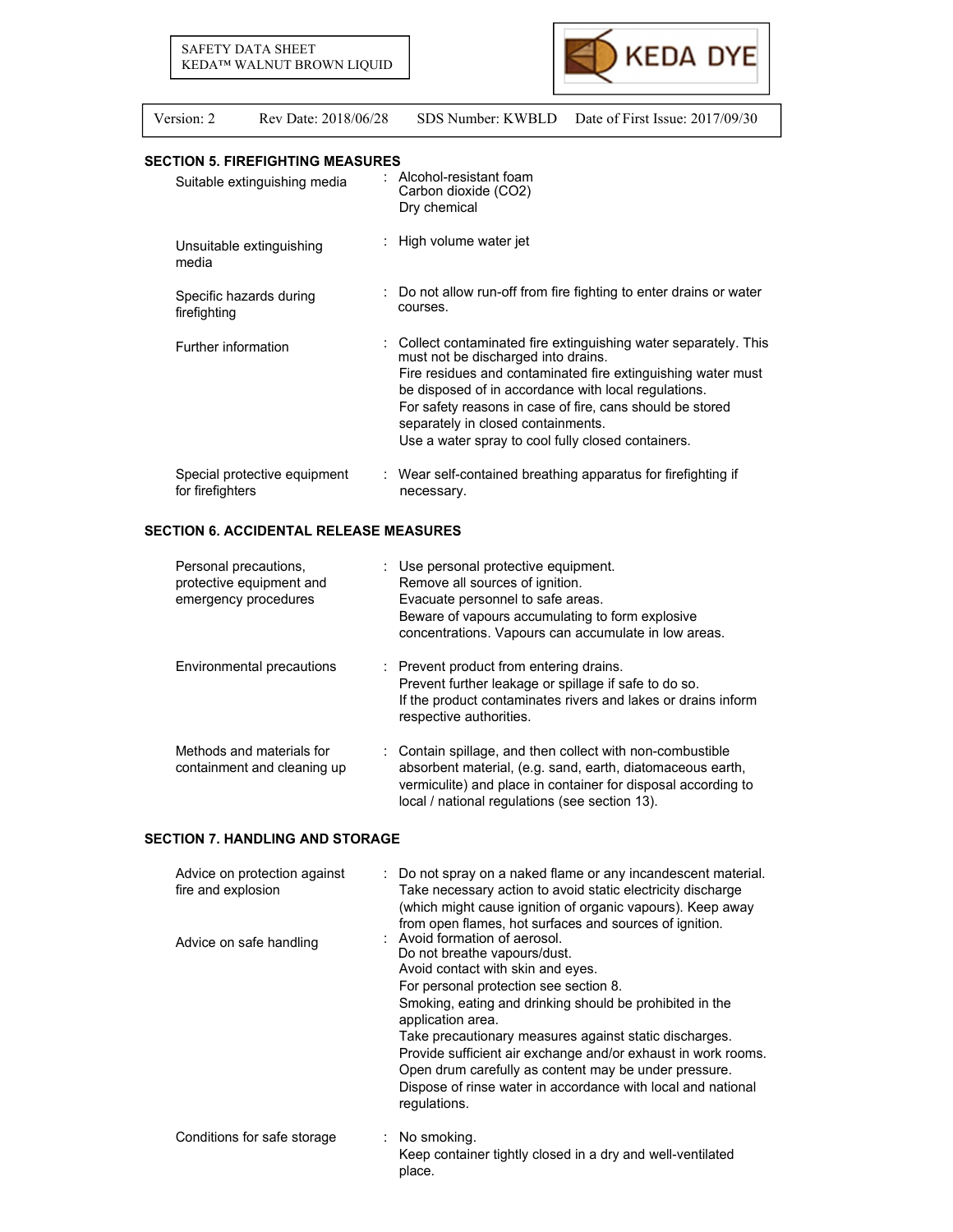

 Containers which are opened must be carefully resealed and kept upright to prevent leakage. Observe label precautions. Electrical installations / working materials must comply with the technological safety standards.

# **SECTION 8. EXPOSURE CONTROLS/PERSONAL PROTECTION**

#### **Components with workplace control parameters**

Contains no substances with occupational exposure limit values.

# **Personal protective equipment**

Hand protection

| Remarks                  | : The suitability for a specific workplace should be discussed<br>with the producers of the protective gloves.                                     |
|--------------------------|----------------------------------------------------------------------------------------------------------------------------------------------------|
| Eye protection           | $:$ Eye wash bottle with pure water<br>Tightly fitting safety goggles<br>Wear face-shield and protective suit for abnormal processing<br>problems. |
| Skin and body protection | $:$ Impervious clothing<br>Choose body protection according to the amount and<br>concentration of the dangerous substance at the work place.       |
| Hygiene measures         | : When using do not eat or drink.<br>When using do not smoke.<br>Wash hands before breaks and at the end of workday.                               |

# **SECTION 9. PHYSICAL AND CHEMICAL PROPERTIES**

| Appearance                   | : liquid           |
|------------------------------|--------------------|
| Color                        | : dark brown       |
| рH                           | $: 6.5 - 10$       |
| Melting point/freezing point | :32 °F             |
| Boiling point/boiling range  | : $< 230$ °F       |
| Flash point                  | : 104 $^{\circ}$ F |
| Relative density             | : 1.05             |

# **SECTION 10. STABILITY AND REACTIVITY**

| Reactivity                            | : No decomposition if stored and applied as directed.                                                |
|---------------------------------------|------------------------------------------------------------------------------------------------------|
| Chemical stability                    | : No decomposition if stored and applied as directed.                                                |
| Possibility of hazardous<br>reactions | : No decomposition if stored and applied as directed.<br>Vapors may form explosive mixture with air. |
| Conditions to avoid                   | : Heat, flames and sparks.                                                                           |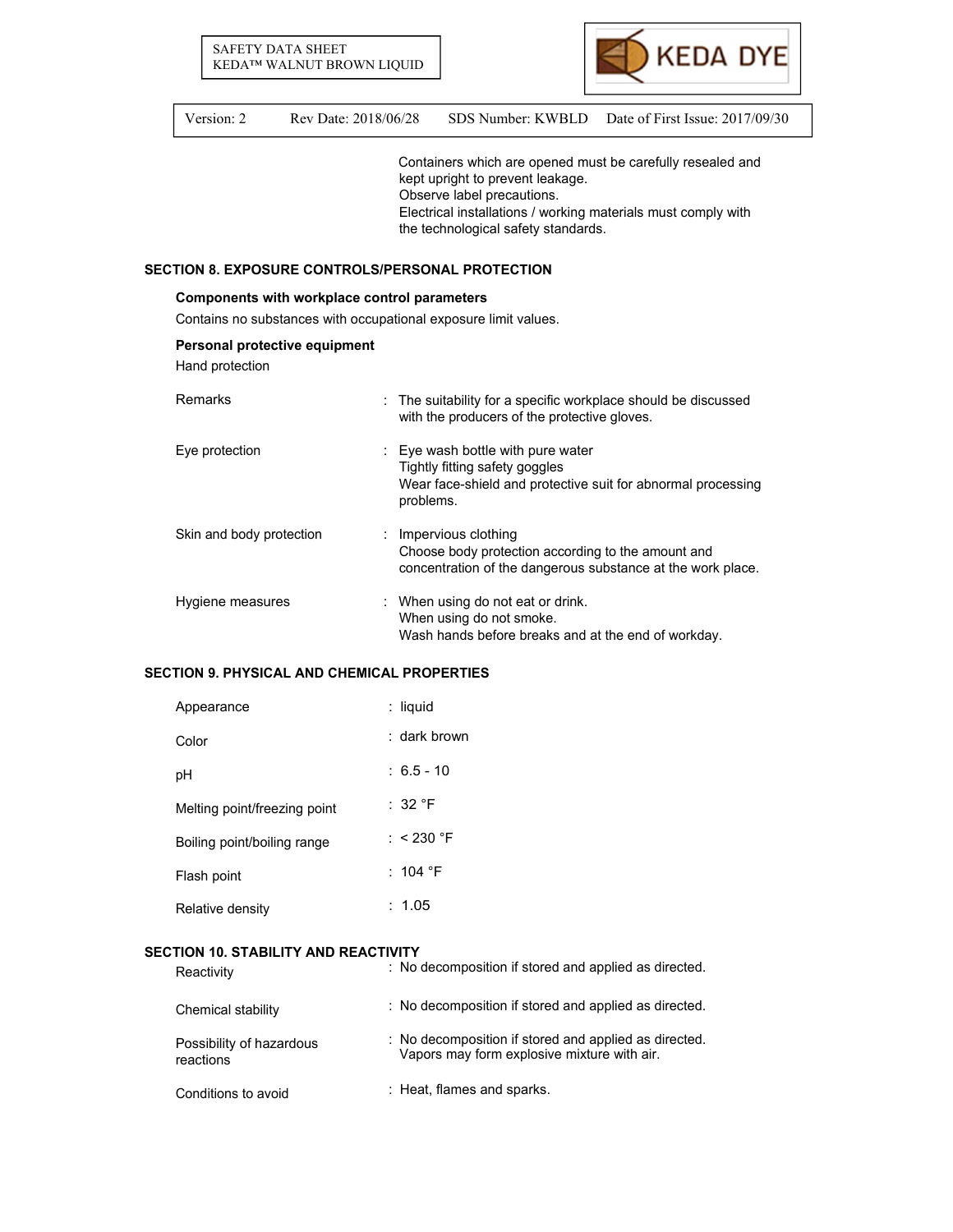

#### **SECTION 11. TOXICOLOGICAL INFORMATION**

#### **Acute toxicity**

Not classified based on available information.

#### **Skin corrosion/irritation**

Not classified based on available information.

#### **Product:**

Remarks: May cause skin irritation in susceptible persons.

#### **Serious eye damage/eye irritation**

Causes serious eye irritation.

#### **Product:**

Remarks: May cause irreversible eye damage.

#### **Respiratory or skin sensitisation**

Skin sensitisation: Not classified based on available information. Respiratory sensitisation: Not classified based on available information.

#### **Germ cell mutagenicity**

Not classified based on available information.

#### **Carcinogenicity**

Not classified based on available information.

| <b>IARC</b> | No component of this product present at levels greater than or<br>equal to 0.1% is identified as probable, possible or confirmed<br>human carcinogen by IARC. |
|-------------|---------------------------------------------------------------------------------------------------------------------------------------------------------------|
| <b>OSHA</b> | No component of this product present at levels greater than or<br>equal to 0.1% is on OSHA's list of regulated carcinogens.                                   |
| <b>NTP</b>  | No component of this product present at levels greater than or<br>equal to 0.1% is identified as a known or anticipated carcinogen<br>by NTP.                 |

#### **Reproductive toxicity**

Not classified based on available information.

#### **STOT - single exposure**

Not classified based on available information.

#### **STOT - repeated exposure**

Not classified based on available information.

#### **Aspiration toxicity**

Not classified based on available information.

#### **Further information**

#### **Product:**

Remarks: Solvents may degrease the skin.

# **SECTION 12. ECOLOGICAL INFORMATION**

#### **Ecotoxicity**

No data available

#### **Persistence and degradability**

No data available

# **Bioaccumulative potential**

No data available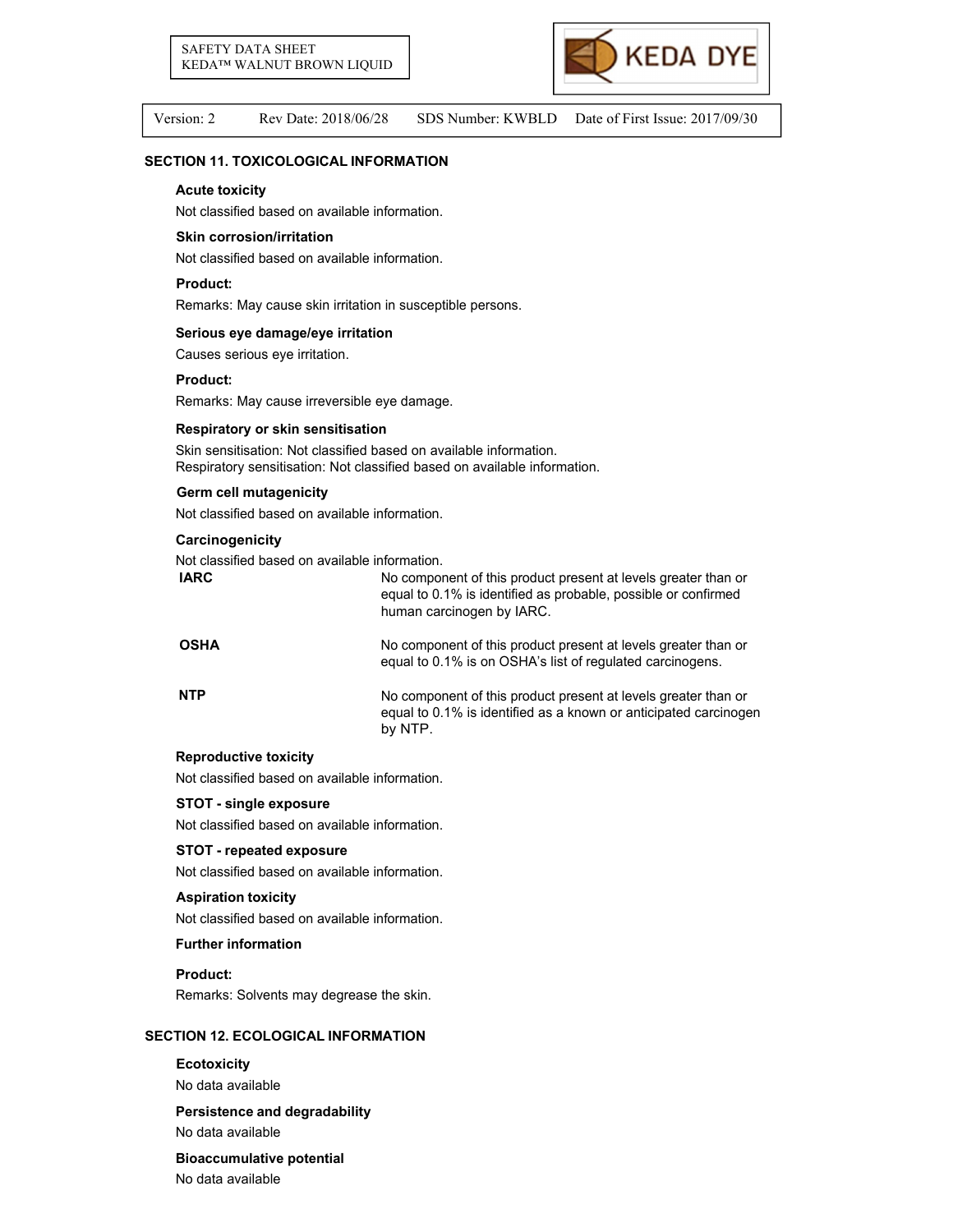

| Version: 2 | Rev Date: 2018/06/28 |  | SDS Number: KWBLD Date of First Issue: 2017/09/30 |
|------------|----------------------|--|---------------------------------------------------|
|------------|----------------------|--|---------------------------------------------------|

# **Mobility in soil**

No data available

### **Other adverse effects**

**Product:**

| Ozone-Depletion Potential | : Regulation: 40 CFR Protection of Environment: Part 82<br>Protection of Stratospheric Ozone - CAA Section 602 Class I<br><b>Substances</b><br>Remarks: This product neither contains, nor was<br>manufactured with a Class I or Class II ODS as defined by the<br>U.S. Clean Air Act Section 602 (40 CFR 82, Subpt. A, App.A +<br>B). |
|---------------------------|----------------------------------------------------------------------------------------------------------------------------------------------------------------------------------------------------------------------------------------------------------------------------------------------------------------------------------------|
| اممزومامهم امعمزازاواه    | : An environmental hazard cannot be excluded in the event of                                                                                                                                                                                                                                                                           |

| Additional ecological<br>information | An environmental nazard cannot be excluded in the event of |
|--------------------------------------|------------------------------------------------------------|
|                                      | unprofessional handling or disposal.                       |
|                                      | Harmful to aquatic life with long lasting effects.         |

# **SECTION 13. DISPOSAL CONSIDERATIONS**

# **Disposal methods**

| Waste from residues    | : The product should not be allowed to enter drains, water<br>courses or the soil.<br>Do not contaminate ponds, waterways or ditches with<br>chemical or used container.<br>Send to a licensed waste management company. |
|------------------------|--------------------------------------------------------------------------------------------------------------------------------------------------------------------------------------------------------------------------|
| Contaminated packaging | : Empty remaining contents.<br>Dispose of as unused product.<br>Do not re-use empty containers.<br>Do not burn, or use a cutting torch on, the empty drum.                                                               |

# **SECTION 14. TRANSPORT INFORMATION**

# **International Regulations**

| <b>IATA-DGR</b><br>UN/ID No.                                                                                                | : UN 1987                                                                     |
|-----------------------------------------------------------------------------------------------------------------------------|-------------------------------------------------------------------------------|
| Proper shipping name                                                                                                        | :Alcohols, n.o.s.                                                             |
| Class<br>Packing group<br>I abels<br>Packing instruction (cargo<br>aircraft)<br>Packing instruction<br>(passenger aircraft) | (1-Ethoxy-2-propanol)<br>: 3<br>: III<br>: Flammable Liquids<br>:366<br>: 355 |
| <b>IMDG-Code</b><br>UN number<br>Proper shipping name                                                                       | : UN 1987<br>:ALCOHOLS, N.O.S.<br>(1-Ethoxy-2-propanol)                       |
| Class<br>Packing group<br>Labels<br>EmS Code<br>Marine pollutant                                                            | : 3<br>: III<br>$\cdot$ 3<br>: F-E, S-D<br>no                                 |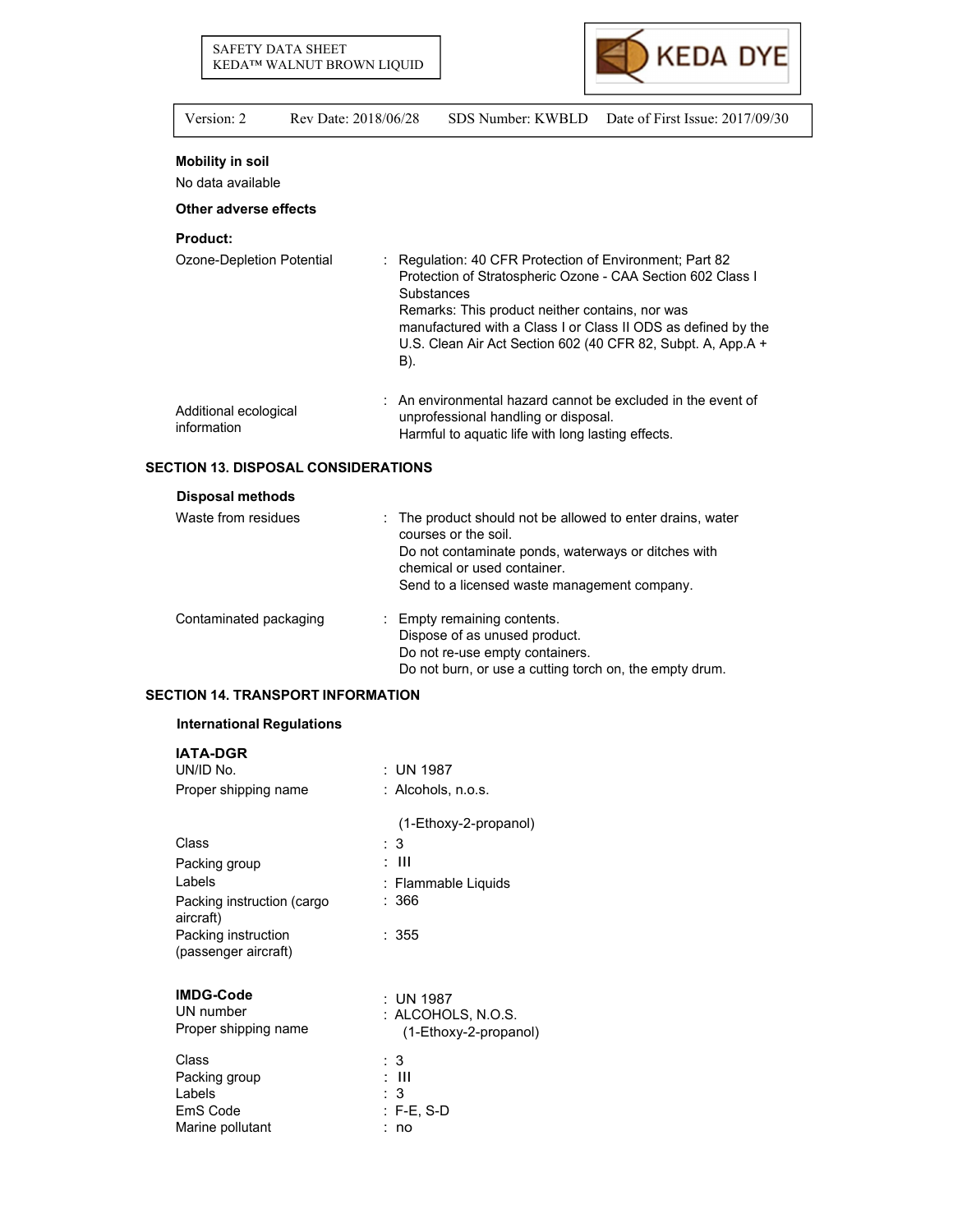

#### **Transport in bulk according to Annex II of MARPOL 73/78 and the IBC Code**

Not applicable for product as supplied.

#### **National Regulations**

| <b>49 CFR</b>        |                                                                                                                                                               |
|----------------------|---------------------------------------------------------------------------------------------------------------------------------------------------------------|
| UN/ID/NA number      | $:$ UN 1987                                                                                                                                                   |
| Proper shipping name | $:$ ALCOHOLS, N.O.S.<br>(1-Ethoxy-2-propanol)                                                                                                                 |
| Class                | :3                                                                                                                                                            |
| Packing group        | : III                                                                                                                                                         |
| Labels               | : FLAMMABLE LIQUID                                                                                                                                            |
| <b>ERG Code</b>      | : 127                                                                                                                                                         |
| Marine pollutant     | : no                                                                                                                                                          |
| Remarks              | : Above applies only to containers over 119 gallons or 450<br>liters. Not regulated if shipped in packages less than or equal<br>to 119 gallons (450 liters). |

#### **SECTION 15. REGULATORY INFORMATION**

#### **EPCRA - Emergency Planning and Community Right-to-Know Act**

#### **CERCLA Reportable Quantity**

This material does not contain any components with a CERCLA RQ.

#### **SARA 304 Extremely Hazardous Substances Reportable Quantity**

This material does not contain any components with a section 304 EHS RQ.

| SARA 311/312 Hazards | : Flammable (gases, aerosols, liquids, or solids)<br>Serious eye damage or eye irritation                                                                                                 |
|----------------------|-------------------------------------------------------------------------------------------------------------------------------------------------------------------------------------------|
| <b>SARA 302</b>      | : This material does not contain any components with a section<br>302 EHS TPQ.                                                                                                            |
| <b>SARA 313</b>      | : This material does not contain any chemical components with<br>known CAS numbers that exceed the threshold (De Minimis)<br>reporting levels established by SARA Title III, Section 313. |

#### **Clean Air Act**

This product neither contains, nor was manufactured with a Class I or Class II ODS as defined by the U.S. Clean Air Act Section 602 (40 CFR 82, Subpt. A, App.A + B).

This product does not contain any hazardous air pollutants (HAP), as defined by the U.S. Clean Air Act Section 112 (40 CFR 61).

This product does not contain any chemicals listed under the U.S. Clean Air Act Section 112(r) for Accidental Release Prevention (40 CFR 68.130, Subpart F).

This product does not contain any chemicals listed under the U.S. Clean Air Act Section 111 SOCMI Intermediate or Final VOC's (40 CFR 60.489).

#### **Clean Water Act**

This product does not contain any Hazardous Substances listed under the U.S. CleanWater Act, Section 311, Table 116.4A.

This product does not contain any Hazardous Chemicals listed under the U.S. CleanWater Act, Section 311, Table 117.3.

This product does not contain any toxic pollutants listed under the U.S. Clean Water Act Section 307

**California Prop 65** This product does not contain any chemicals known to State of California to cause cancer, birth defects, or any other reproductive harm.